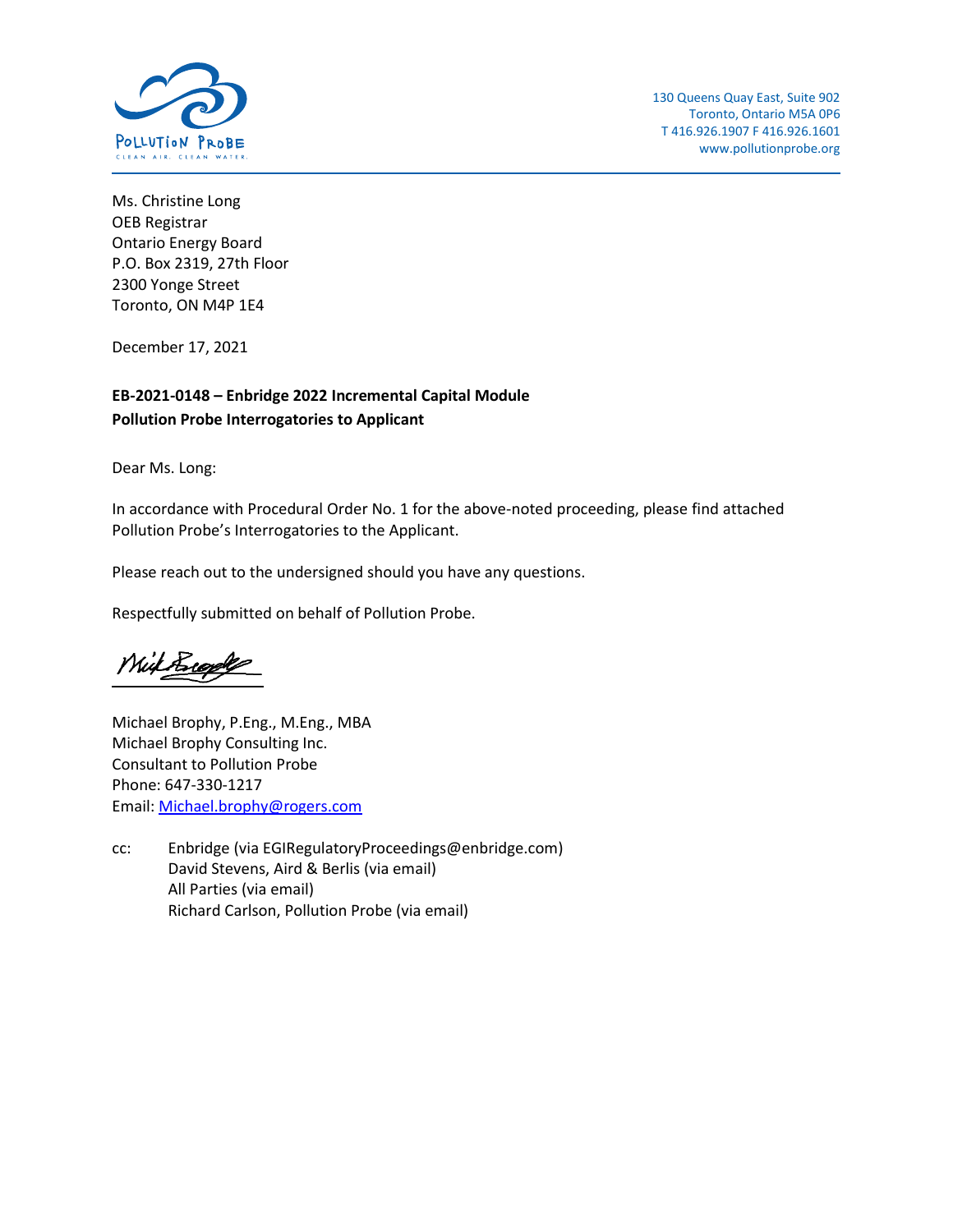**EB-2021-0148**

# **ONTARIO ENERGY BOARD**

**Enbridge 2022 Rates Phase 2 Incremental Capital Module**

## **POLLUTION PROBE INTERROGATORIES**

**December 17, 2021**

**Submitted by: Michael Brophy**

**Michael Brophy Consulting Inc.**

**Michael.brophy@rogers.com**

**Phone: 647-330-1217**

**28 Macnaughton Road**

**Toronto, Ontario M4G 3H4**

**Consultant for Pollution Probe**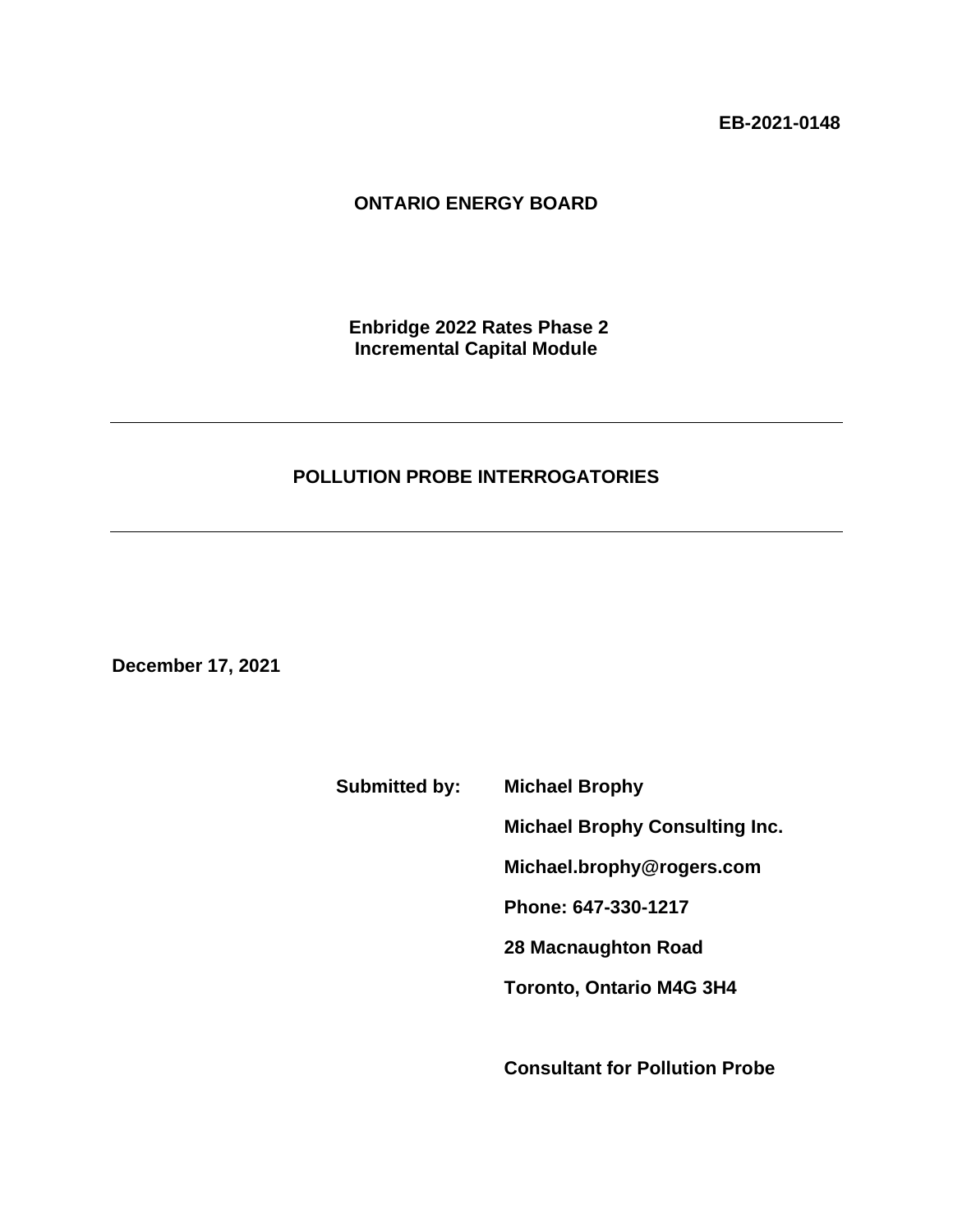EB-2021-0148 Pollution Probe Interrogatories

# Pollution Probe #1

# [Ex. A, T2 Sch. 1]

For the five proposed ICM projects, please provide a table with the following information for each project.

- Project name
- Description of 'Project' scope (i.e. facilities included)
- Project costs
- Costs incurred to-date for the project
- Proposed in-service date (or actual if already in-service)
- Status and case number of the Leave to Construct application or approvals (if applicable)
- Variance explanation if 'Project' scope in ICM proceeding is different than the scope outlined in the Leave to Construct (if applicable)
- Overhead amount
- Project Contingency percentage
- The amount of any Project costs approved by the OEB prior to this proceeding

## Pollution Probe #2

[Ex. A, T2, Sch. 1]

- a) Please confirm that ICM approval for one or more of the 2022 proposed ICM projects only provides Enbridge the ability to capitalize the project(s) and does not represent OEB approval of the project itself (i.e. a separate Leave to Construct is required to review and approve the project in more detail). If this is not correct, please explain.
- b) In Enbridge's opinion is it preferred to receive ICM (or equivalent rate case) approval and then apply for Leave to Construct approval, or the other way around? Please explain the answer.
- c) Please confirm that if Enbridge does not receive ICM approval for one or more of the proposed projects, Enbridge will not build the project(s). If not correct, please explain.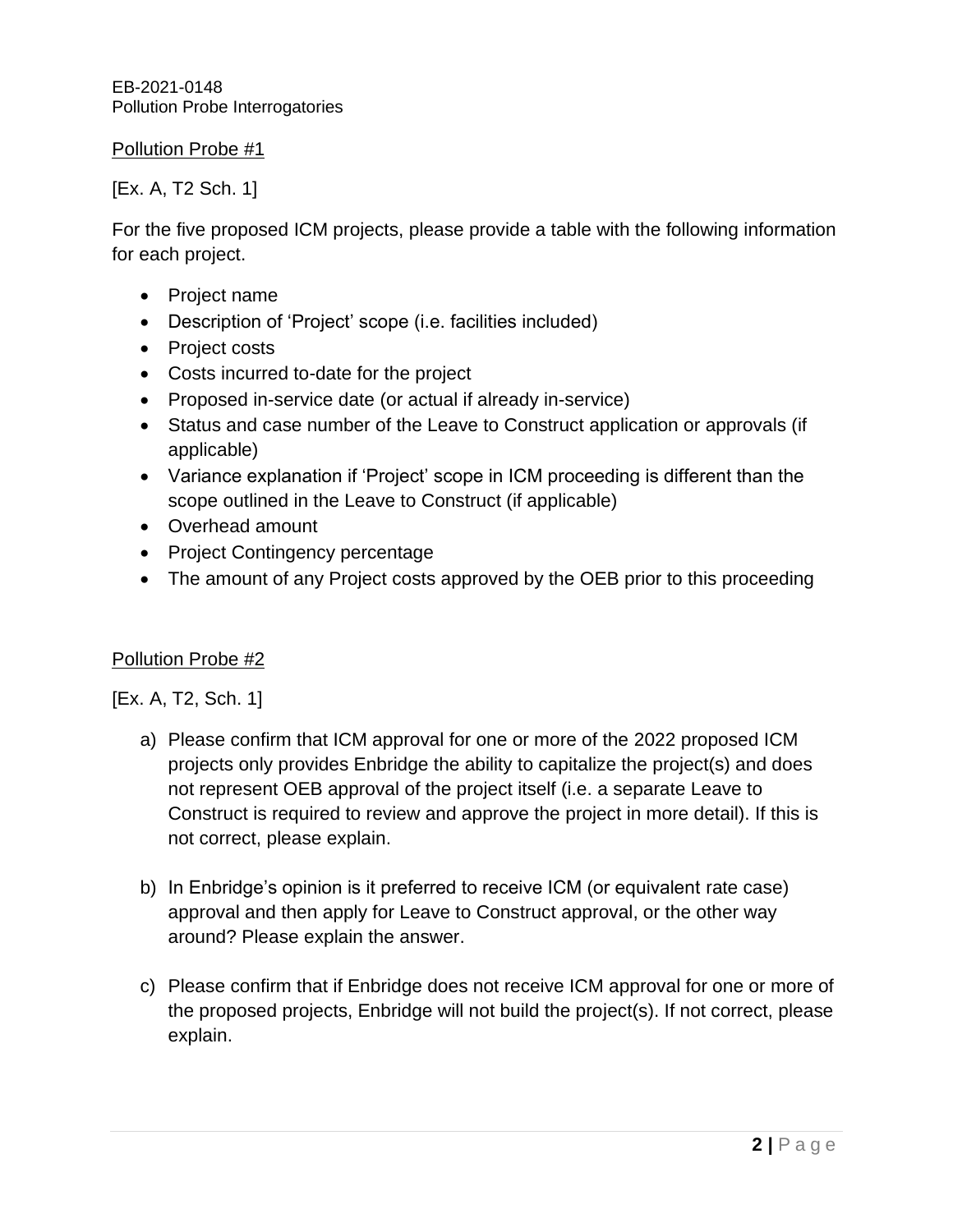EB-2021-0148 Pollution Probe Interrogatories

## Pollution Probe #3

[Ex. A, T2, Sch. 1]

- a) Please provide a copy OEB criteria requiring a project to need a Leave to Construct application.
- b) Please provide an explanation of what Leave to Construct criteria trigger the requirement for St. Laurent Phase 3 to require a Leave to Construct application.

## Pollution Probe #4

[Ex. A, T2, Sch. 1]

- a) Please explain the impacts if an ICM approval is given to a project and then the OEB rejects the project through the following Leave to Construct proceeding.
- b) Please explain the impacts if an ICM approval is given to a project and then it is determined that an IRP alternative is more appropriate to meet consumer needs.

### Pollution Probe #5

[Ex. A, TX, Sch. X]

For each proposed 2021 ICM project, please describe the impact if it were deferred to 2024 (rebasing).

### Pollution Probe #6

[Ex. A, TX, Sch. X]

- a) Please confirm that the St. Laurent pipeline provides gas supply to customers outside Ontario.
- b) Please confirm what total percentage and GJ (or equivalent m3 volume) flowing through the St. Laurent pipeline are consumed by:
	- Customers in Ottawa
	- Customers in Ontario
	- Customers outside Ontario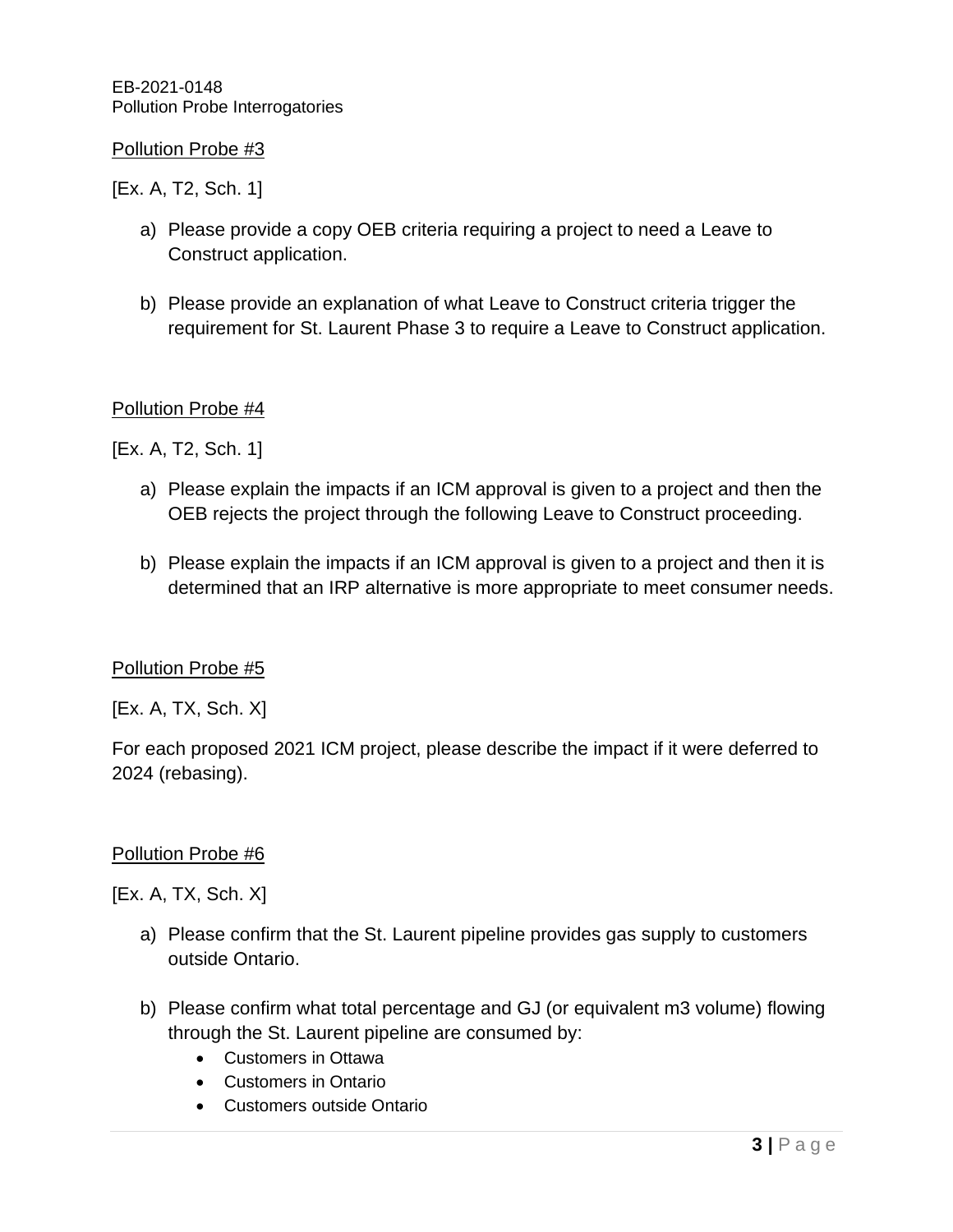EB-2021-0148 Pollution Probe Interrogatories

Pollution Probe #7

[Ex. B, T2, Sch. 1]

Reference: "The capital expenditures of the projects for which Enbridge Gas is seeking ICM funding approval for the EGD rate zone and Union rate zones are prudent and represent the most cost effective option for ratepayers"

a) Please provide a copy of the prudence test that was used to assess the projects and the results of the assessment for each project.

## Pollution Probe #8

[Ex. B, T2, Sch. 1, Appendix A]

Reference: General Plant Capital Expenditures1 by Category (2017-2026)

Please explain the primary reasons for the 58% increase in proposed capital spending from the most recent 2020 actual (\$51.3 million) and the proposed 2022 (\$81 million) budget.

### Pollution Probe #9

[Ex. B, T2, Sch. 2]

Reference: Kirkland Lake Business Case

- a) Please provide details on all IRP alternatives assessed for the proposed Kirkland Lake project.
- b) Please provide a signed contract or other documentation providing firm commitments to support the statement that there is "expected growth with Macassa Mines as well as future demand in Kirkland Lake".
- c) Please provide all documentation and analysis that supports a "like for like" replacement instead of the ability to decrease the proposed pipeline.